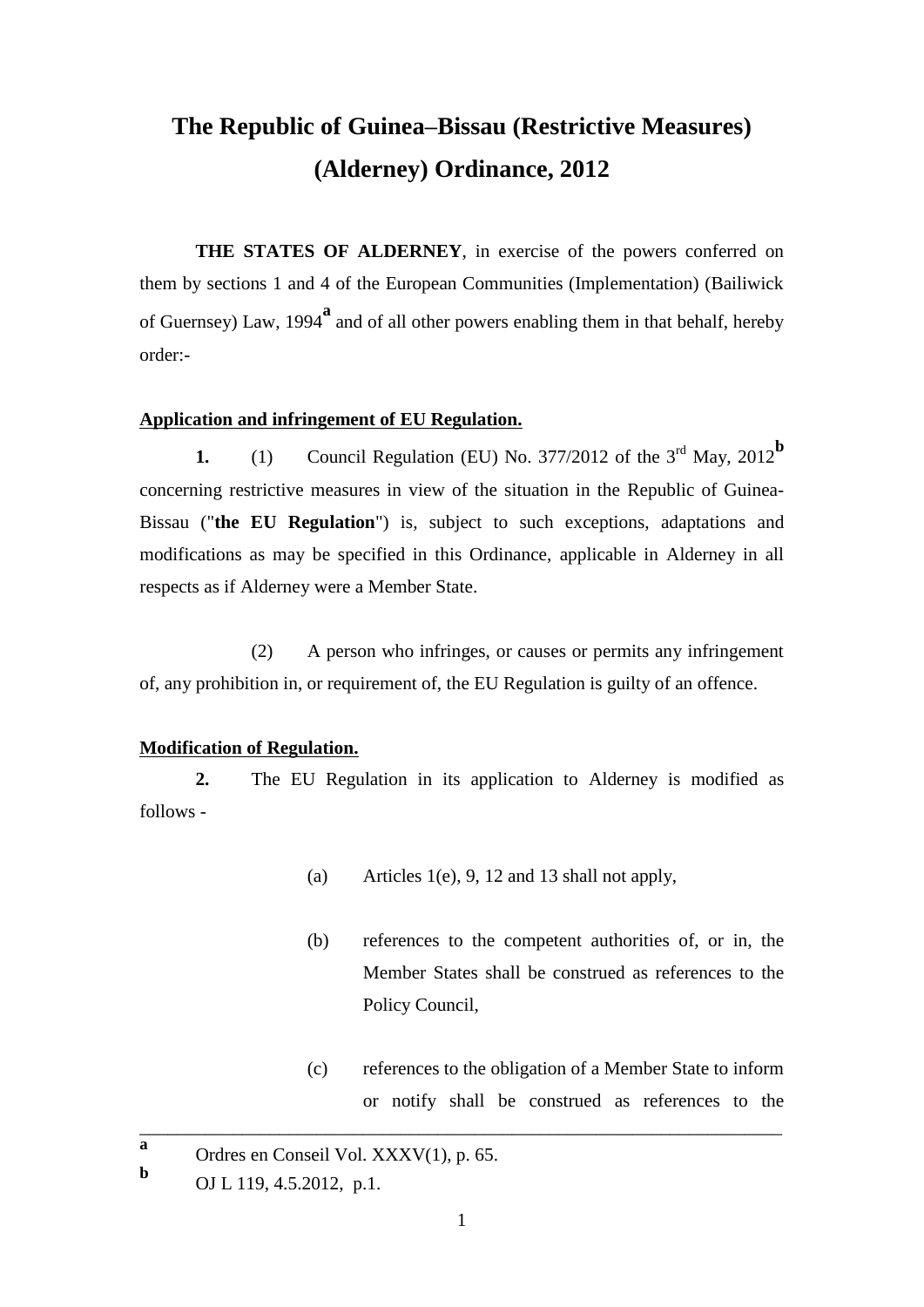obligation of the Policy Council to inform or notify one of Her Majesty's Principal Secretaries of State,

- (d) references to the authorising of the release of certain frozen funds or economic resources shall be construed as references to the issuing by the Policy Council of a licence to release those frozen funds or economic resources ("**a Policy Council licence**"),
- (e) references to the Member State concerned shall be construed as references to the Policy Council,
- (f) references to the Union shall be construed as including Alderney,
- (g) references to the territory of the Union and its airspace shall be construed as including Alderney, its airspace and the territorial waters adjacent thereto, and
- (h) references to the law of a Member State shall be construed as including the law of Alderney.

## **Appeals against decisions of Policy Council.**

**3.** (1) A person aggrieved by a decision of the Policy Council made under the EU Regulation, or a decision of the Policy Council not to exercise any of its powers under the EU Regulation, may appeal to the Ordinary Court against that decision on the grounds that -

- (a) the decision was ultra vires or there was some other error of law,
- (b) the decision was unreasonable,
- (c) the decision was made in bad faith,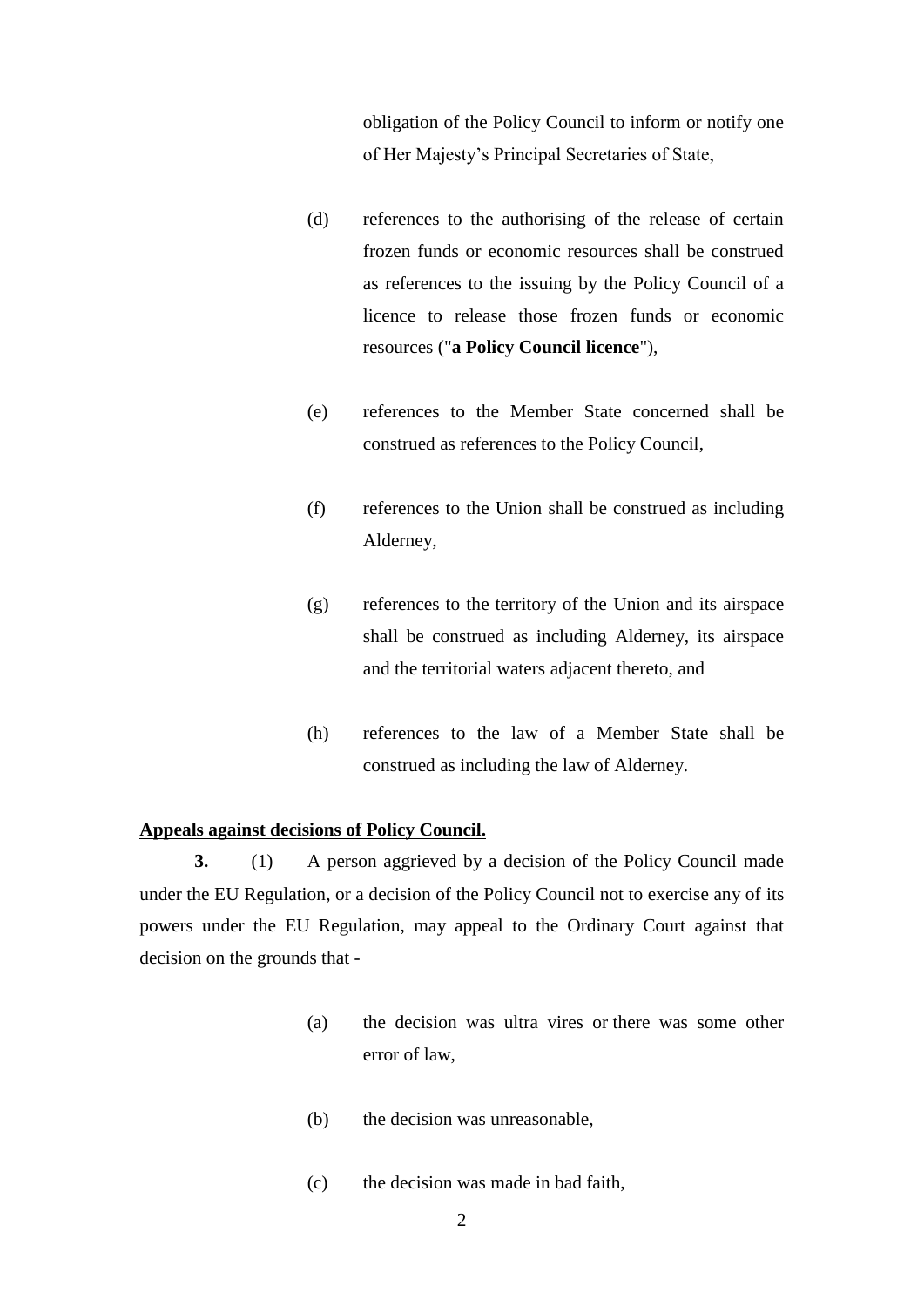- (d) there was a lack of proportionality, or
- (e) there was a material error as to the facts or as to the procedure.
- (2) On an appeal under this section the Ordinary Court may
	- (a) set the decision of the Policy Council aside and, if the Court considers it appropriate to do so, remit the matter to the Policy Council with such directions as the Court thinks fit, or
	- (b) confirm the decision, in whole or in part.

(3) On an appeal under this section the Ordinary Court may, upon the application of the appellant, and on such terms as the Court thinks just, suspend or modify the operation of the decision in question, pending the determination of the appeal.

### **Information.**

**4.** The Schedule has effect in order to facilitate the obtaining, by or on behalf of the Policy Council, of information for the purpose of ensuring compliance with the EU Regulation.

## **Failure to provide information or to co-operate.**

**5.** A person who, without reasonable excuse, fails to comply with any obligation to provide information to or co-operate with the Policy Council in the exercise of any power to request or demand the provision of information, or the cooperation of any person, under any article of the EU Regulation is guilty of an offence.

## **Furnishing of false information etc.**

**6.** (1) A person who in purported compliance with any article of the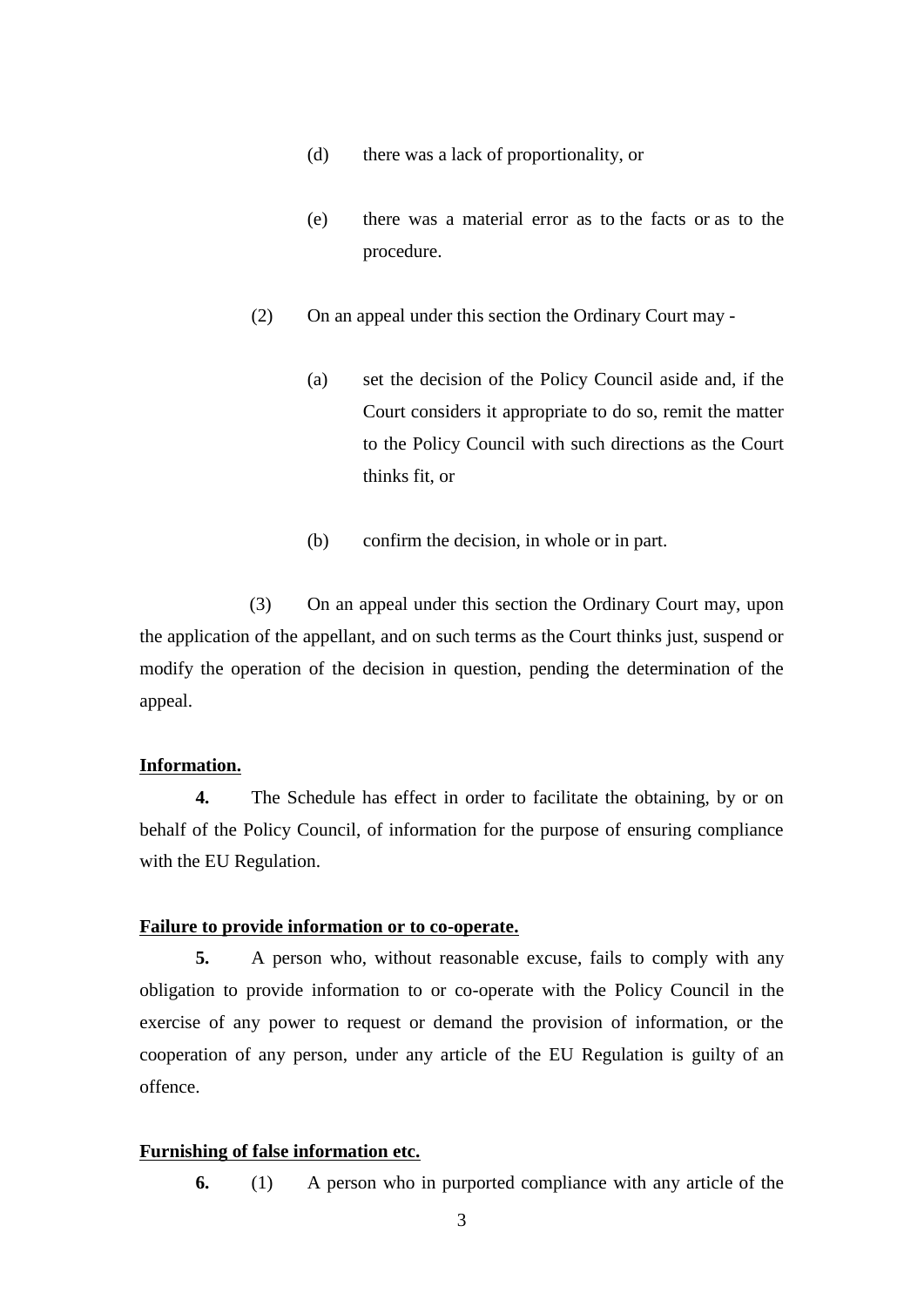EU Regulation, or for the purposes of obtaining a Policy Council licence, intentionally furnishes any false information, document or explanation, or recklessly furnishes any information, document or explanation which is false, is guilty of an offence.

(2) Any Policy Council licence granted in connection with the application for which a false statement was made or a false document or false information or explanation was furnished is void as from the time it was granted.

# **Failure to comply with terms of a Policy Council licence.**

**7.** Any person who, having acted under the authority of a Policy Council licence, fails to comply with any of the requirements or conditions to which the Policy Council licence is subject is guilty of an offence, unless -

- (a) the Policy Council licence had previously been modified by the Policy Council without that person's knowledge, and
- (b) the alleged failure to comply would not have been a failure had the Policy Council licence not been so modified.

#### **Penalties and proceedings.**

- **8.** (1) A person guilty of an offence under
	- (a) section  $1(2)$ , 5, 6 or 7, or
	- (b) paragraph 2(b) or (c) of the Schedule,

is liable -

- (i) on conviction on indictment, to imprisonment for a term not exceeding two years, to a fine, or to both, or
- (ii) on summary conviction, to imprisonment for a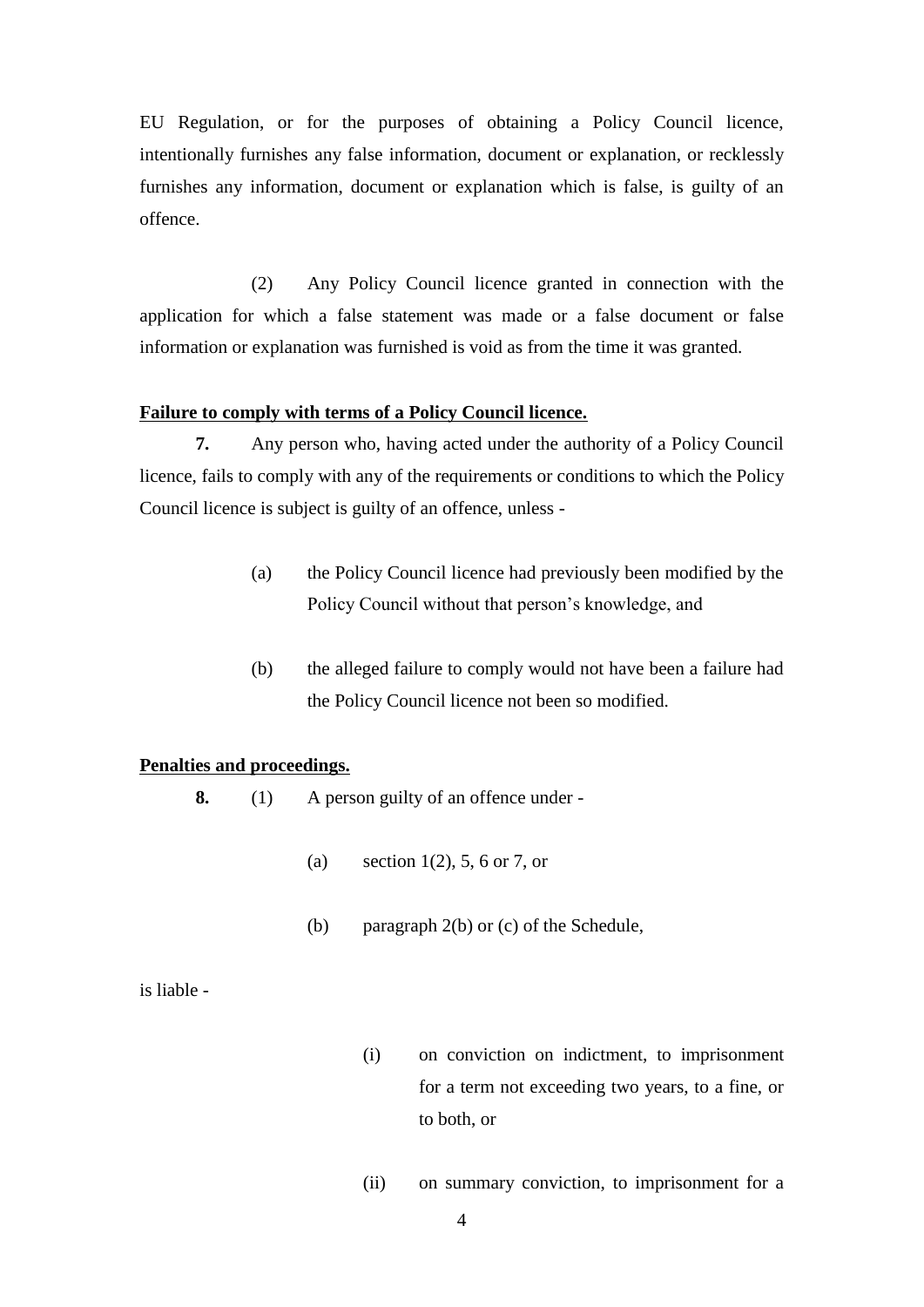term not exceeding three months, to a fine not exceeding level 5 on the uniform scale, or to both.

(2) A person guilty of an offence under paragraph 2(a) or 3(2) of the Schedule is liable on summary conviction to imprisonment for a term not exceeding three months, to a fine not exceeding level 5 on the uniform scale, or to both.

(3) Where a body corporate is guilty of an offence under this Ordinance, and the offence is proved to have been committed with the consent or connivance of, or to be attributable to any neglect on the part of, any director, manager, secretary or other similar officer of the body corporate, or any person purporting to act in any such capacity, he as well as the body corporate is guilty of the offence and may be proceeded against and punished accordingly.

(4) Where the affairs of a body corporate are managed by its members, subsection (3) applies in relation to the acts and defaults of a member in connection with his functions of management as if he were a director of the body corporate.

## **Certain provisions of Customs and Excise Law applicable.**

**9.** (1) Section 55 of the Customs and Excise (General Provisions) (Bailiwick of Guernsey) Law, 1972**<sup>c</sup>** applies to the detention of a person for an offence under section 1 as it applies to the detention of a person for an offence under customs or excise legislation.

(2) Sections 61 to 65 of the Customs and Excise (General Provisions) (Bailiwick of Guernsey) Law, 1972 apply in relation to offences, penalties and proceedings for offences under this Ordinance as they apply to offences, penalties and proceedings for offences under customs or excise legislation.

**c** Ordres en Conseil Vol. XXIII, p. 573; Vol. XXXIII, p. 217; and Order in Council No. X of 2004.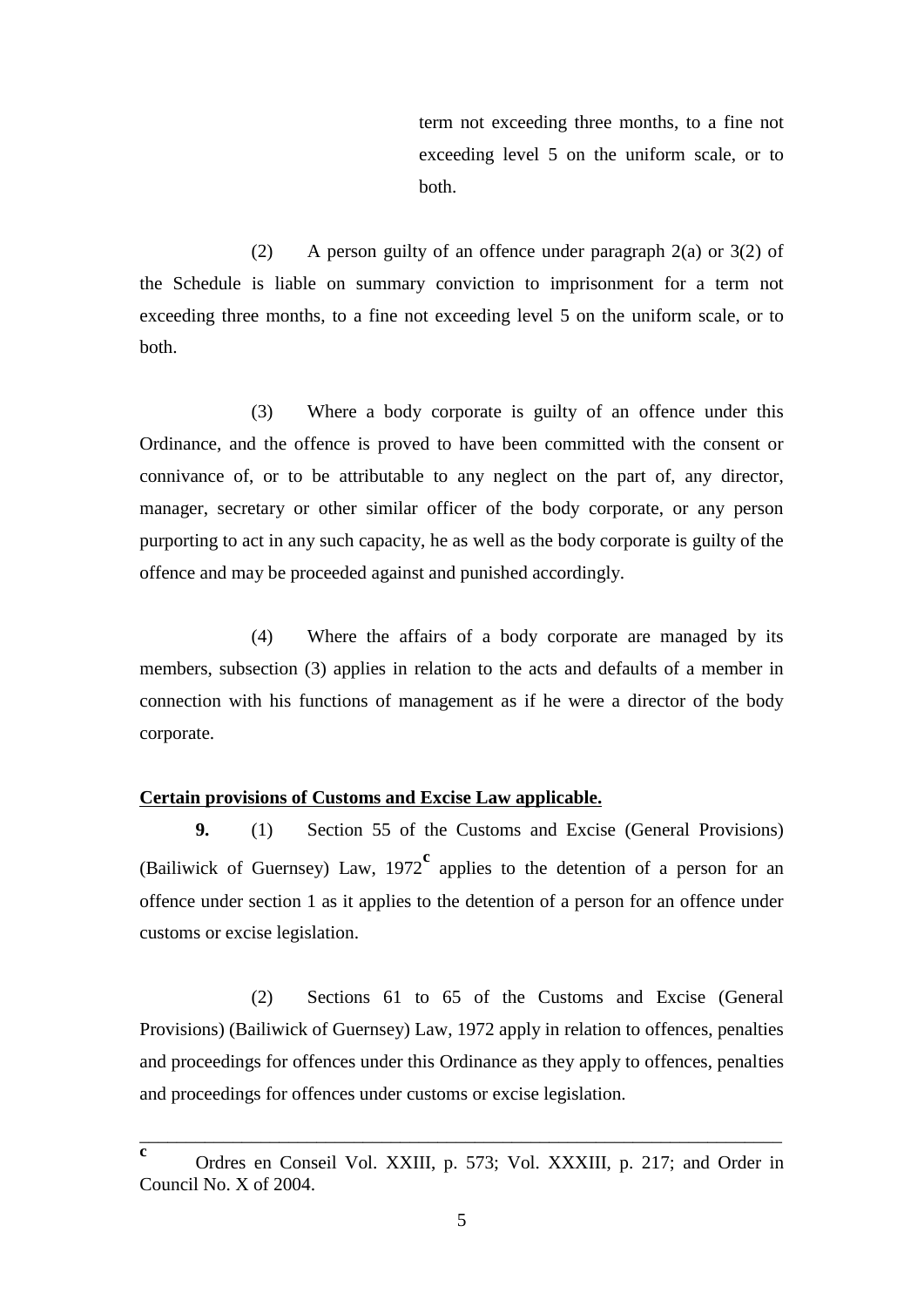## **Interpretation.**

**10.** (1) In this Ordinance, except where the context requires otherwise-

"**advocate**" means an advocate of the Royal Court of Guernsey,

"**Bailiff**" includes the Bailiff, the Deputy Bailiff, a Lieutenant Bailiff, a Juge-Délegué and a Judge of the Royal Court,

"**contravention**" includes failure to comply, and cognate expressions shall be construed accordingly,

"**customs or excise legislation**" means those provisions of the Customs and Excise (General Provisions) (Bailiwick of Guernsey) Law, 1972 and any other enactment for the time being in force relating to customs or, as the case may be, excise,

"**enactment**" includes a Law, an Ordinance and any subordinate legislation,

"**EU Regulation**" has the meaning given by section 1,

"**Judge of the Royal Court**" means the office of that name established by section 1 of the Royal Court (Reform) (Guernsey) Law, 2008**<sup>d</sup>** ,

"**Ordinary Court**" means the Royal Court of Guernsey sitting as an Ordinary Court which, for the purposes of this Ordinance, may be validly constituted by the Bailiff sitting alone,

"**Policy Council**" means the States of Guernsey Policy Council,

"**Policy Council licence**": see section 2(d),

Order in Council No. XXII of 2008.

**d**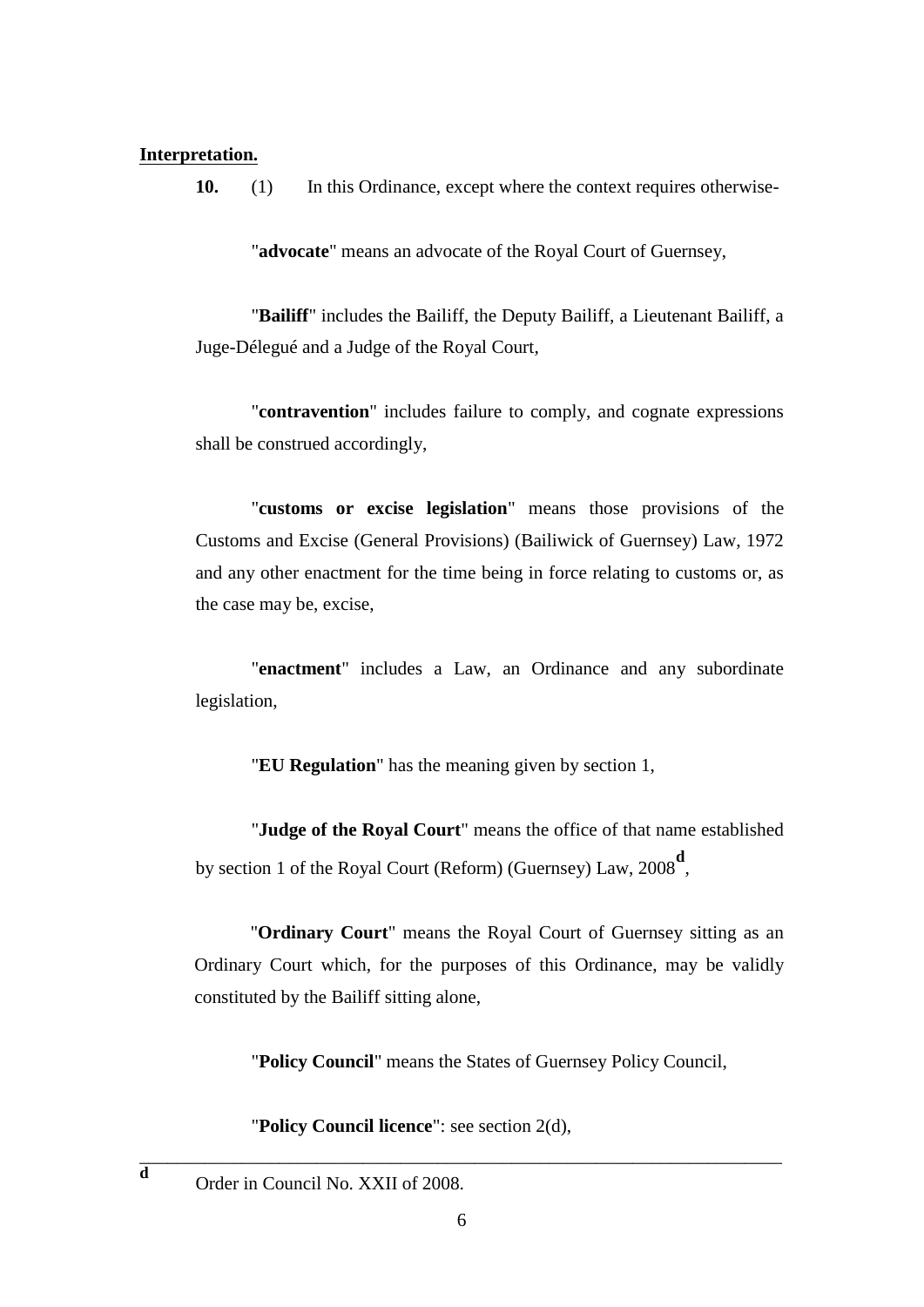"**subordinate legislation**" means any regulation, rule, order, notice, rule of court, resolution, scheme, warrant, byelaw or other instrument made under any enactment and having legislative effect, and

"**uniform scale of fines**" means the scale of fines from time to time in force under the Uniform Scale of Fines (Alderney) Law, 1989<sup>e</sup>,

and other terms used in this Ordinance and the EU Regulation shall have the same meaning as in the EU Regulation.

(2) A reference in this Ordinance to an enactment or to the EU Regulation is a reference thereto as from time to time amended, repealed and reenacted (with or without modification), extended or applied.

#### **Citation.**

**11.** This Ordinance may be cited as the Republic of Guinea-Bissau (Restrictive Measures) (Alderney) Ordinance, 2012.

#### **Commencement.**

**12.** This Ordinance shall come into force on the 17<sup>th</sup> October, 2012.

**e** Ordres en Conseil Vol. XXXI, p. 306; as amended by Order in Council No. XII of 2003, Alderney Ordinance No. II of 2001 and No. III of 2007.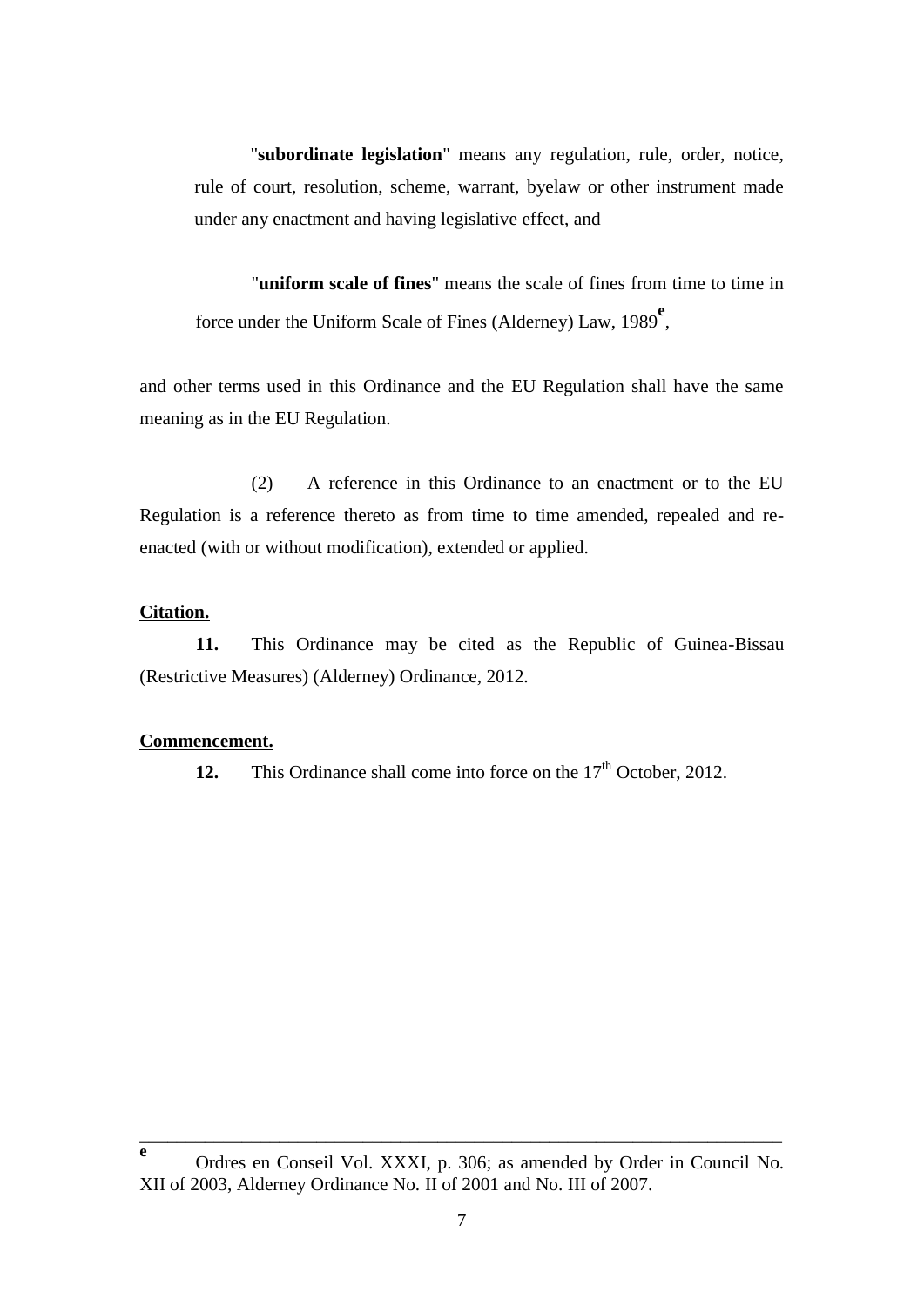#### SCHEDULE

Section 4

## INFORMATION

**1.** (1) The Policy Council (or any person authorised by it for that purpose either generally or in a particular case) may request any person in or resident in Alderney to furnish or produce to it (or, as the case may be, to that authorised person) such information and documents in his possession or control as the Policy Council (or, as the case may be, that authorised person) may require for the purpose of ensuring compliance with the EU Regulation; and a person to whom such a request is made shall comply with it within such time and in such manner as may be specified in the request.

(2) No obligation of secrecy or confidence or other restriction on the disclosure of information to which any person may be subject, whether arising by statute, contract or otherwise, is contravened by reason of the disclosure by that person or by any of his officers, servants or agents of any information or document in compliance with this Schedule.

(3) Nothing in this Schedule compels the production by an advocate or other legal adviser of a communication subject to legal professional privilege; but an advocate or other legal adviser may be required to give the name and address of any client.

(4) Where a person is convicted of an offence under this Schedule of failing to furnish any information or produce any document, the court may make an order requiring him, within such period as may be specified in the order, to furnish the information or produce the document.

(5) The power conferred by this paragraph to request any person to produce documents shall include power to take copies of or extracts from any document so produced and to request that person or, where that person is a body corporate, any other person who is a present or past officer of, or is employed by, the body corporate, to provide an explanation of any such document.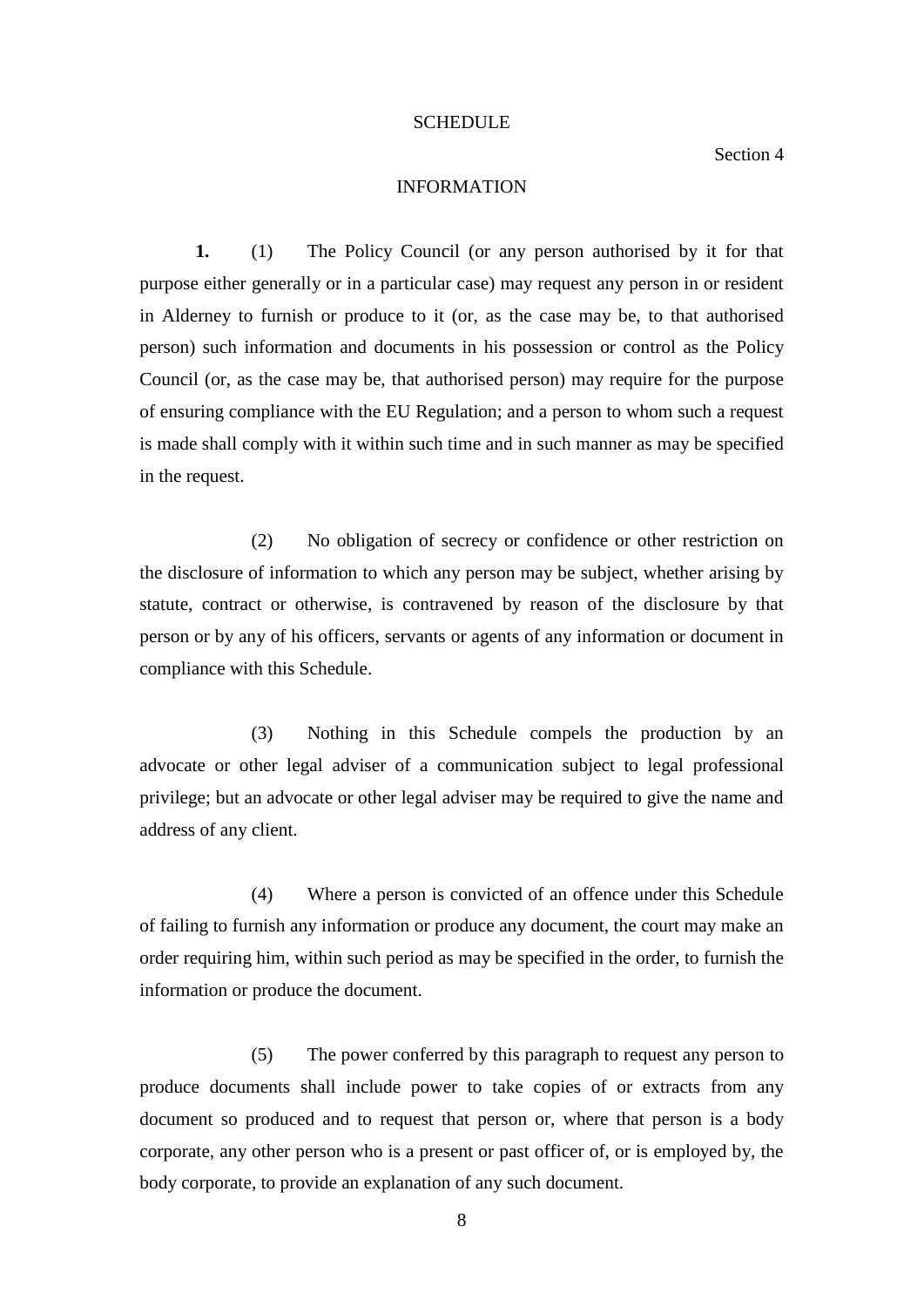## **2.** A person who -

- (a) without reasonable excuse, refuses or fails within the time and in the manner specified (or, if no time is specified, within a reasonable time) to comply with a request made under this Schedule,
- (b) intentionally furnishes any false information, document or explanation, or recklessly furnishes any information, document or explanation which is false, to any person exercising his powers under this Schedule, or
- (c) with intent to evade the provisions of this Schedule, destroys, mutilates, defaces, secretes or removes any document,

is guilty of an offence.

**3**. (1) No information furnished or document produced (including any copy or extract made of any document produced) by any person in pursuance of a request made under this Schedule shall be disclosed except -

- (a) with the consent of the person by whom the information was furnished or the document was produced: provided that a person who has obtained information or is in possession of a document only in his capacity as servant or agent of another person may not give consent for the purposes of this item but such consent may instead be given by any person who is entitled to that information or to possession of that document in his own right,
- (b) to any person who would have been empowered under this Schedule to request that it be furnished or produced